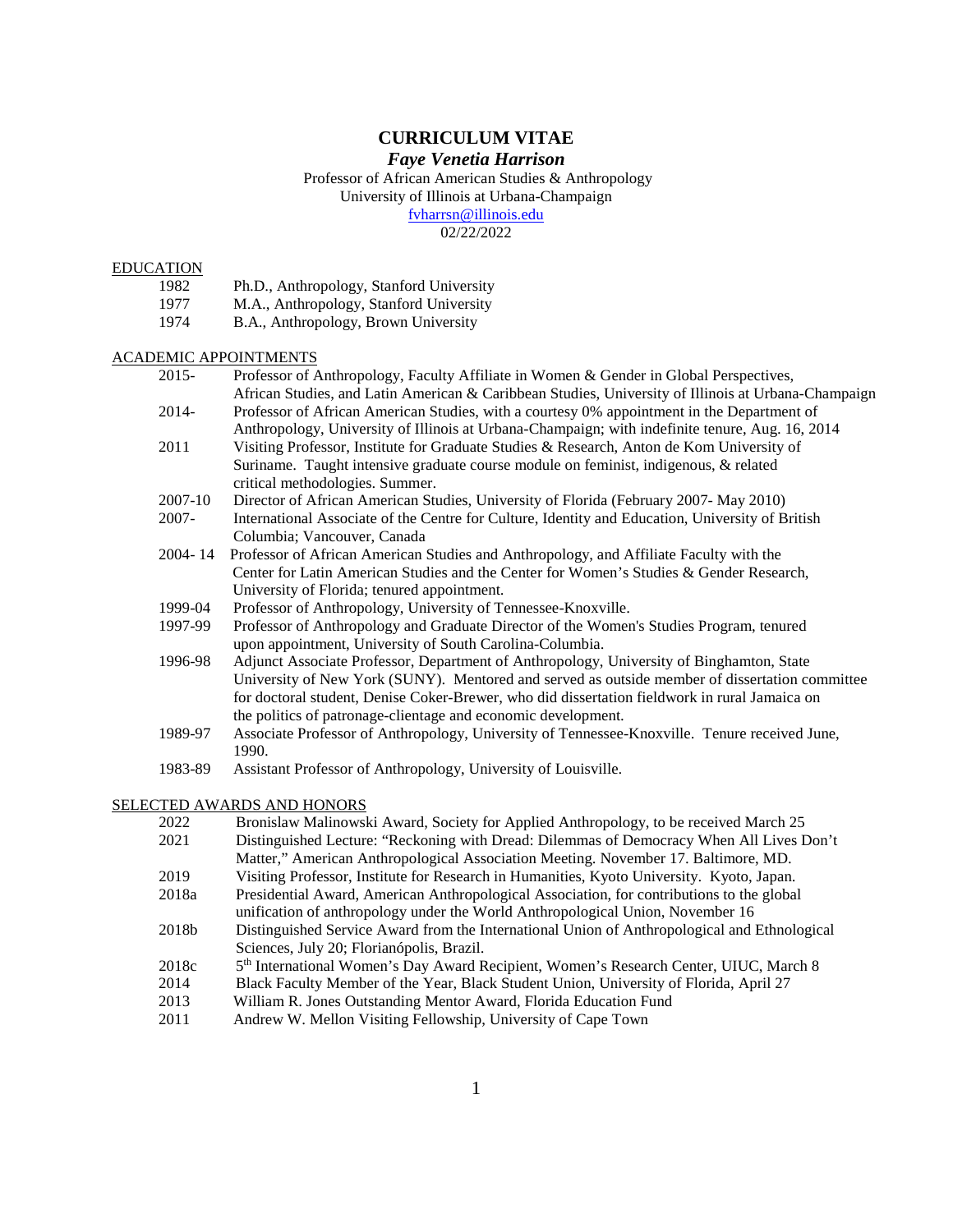| Legacy Scholar Award, Association of Black Anthropologists, November                                                                                                                                              |
|-------------------------------------------------------------------------------------------------------------------------------------------------------------------------------------------------------------------|
| Zora Neale Hurston Award for Mentoring, Service & Scholarship; Southern Anthropological<br>Society                                                                                                                |
| President's Award, American Anthropological Association, for advisory role in Race Initiative                                                                                                                     |
| Society for the Anthropology of North America (SANA) Prize for Distinguished Achievement in<br>the Critical Study of North America                                                                                |
| Ronald C. Foreman Visiting Lecturer Award, 35 <sup>th</sup> Anniversary Awards Program, African<br>American Studies Program, University of Florida. Gainesville, February 25                                      |
| Delmos Jones Visiting Scholar, City University of New York Graduate Center, April                                                                                                                                 |
| Hardy Liston, Jr. Symbol of Hope Award (for outstanding, proactive contributions made through<br>serving the educational community and for the promotion of cultural diversity at the University<br>of Tennessee) |
| Lindsay Young Professorship in the Humanities, College of Arts & Sciences, University of<br>Tennessee                                                                                                             |
| Elected Fellow of Society for Applied Anthropology                                                                                                                                                                |
| Certificate of Merit for Scholarly Achievement in the Liberal Arts, Phi Beta Kappa chapter of the<br>University of Tennessee                                                                                      |
| Social Science Research Institute Fellowship, University of Tennessee                                                                                                                                             |
| Certificate of Achievement for Commitment to Scholarship and Research, University of<br>Louisville, President's Office                                                                                            |
| Ford Foundation Postdoctoral Fellowship for Minorities, University of Illinois, host institution                                                                                                                  |
| Dorothy Danforth Compton Fellowship, Danforth Foundation                                                                                                                                                          |
| Dissertation Grant-in-Aid, Wenner-Gren Foundation for Anthropological Research, Inc.                                                                                                                              |
|                                                                                                                                                                                                                   |

- 1978-79 Fulbright-Hays Pre-doctoral Fellowship<br>1974-75 Samuel T. Arnold Fellowship (for post-b
- Samuel T. Arnold Fellowship (for post-baccalaureate/master's degree level international research in the United Kingdom), Brown University

# SELECTED PROFESSIONAL SERVICE & LEADERSHIP POSITIONS

| 2022     | Member of External Review Committee, Department of Anthropology's graduate program,             |
|----------|-------------------------------------------------------------------------------------------------|
|          | University of California, Riverside, February-March                                             |
| 2017-18  | Co-chair of Inaugural Steering Committee of the World Anthropological Union                     |
| 2016-20  | Member of Editorial Board, American Anthropologist; earlier term served in 2000-05              |
| 2014-20  | Advisory editorial board member for international journal, Anthropological Theory               |
| 2013-18  | President of the International Union of Anthropological & Ethnological Sciences                 |
| 2011     | Chair of External Review Team charged to evaluate the African American Studies Program,         |
|          | Wesleyan University; Middletown, CT. September.                                                 |
| $2011 -$ | Editorial board member for Fire!!! The Multi-Media Journal of Black Studies, www.fire-jbs.org/. |
| 2009     | Served on external review team to assess the MA and PhD training programs in social             |
|          | anthropology at York University. Toronto, Canada, April 27-28.                                  |
| 2007-11  | Member of Commission on World Anthropologies and later the Committee on World                   |
|          | Anthropologies, American Anthropological Association (AAA).                                     |
| 2006-07  | Executive Program Chair, 2007 Annual Meeting of the AAA; selected theme:                        |
|          | "Difference, (In)Equality, & Justice."                                                          |
| 2006     | Member of the External Review Team for reviewing the Department of Anthropology at the          |
|          | University of Texas at Austin, February 26-28.                                                  |
| 2003-13  | Executive Committee member-at-large of the International Union of Anthropological and           |
|          | Ethnological Sciences (two five-year terms)                                                     |
| 2001-07  | Member of Advisory Board for the American Anthropological Association's public education        |
|          | initiative, "Understanding Race and Human Variability," funded by the Ford Foundation and       |
|          | National Science Foundation.                                                                    |
| 1999-02  | Member of Advisory Board for California Newsreel's film/PBS project, "Race-The Genealogy        |
|          |                                                                                                 |
|          |                                                                                                 |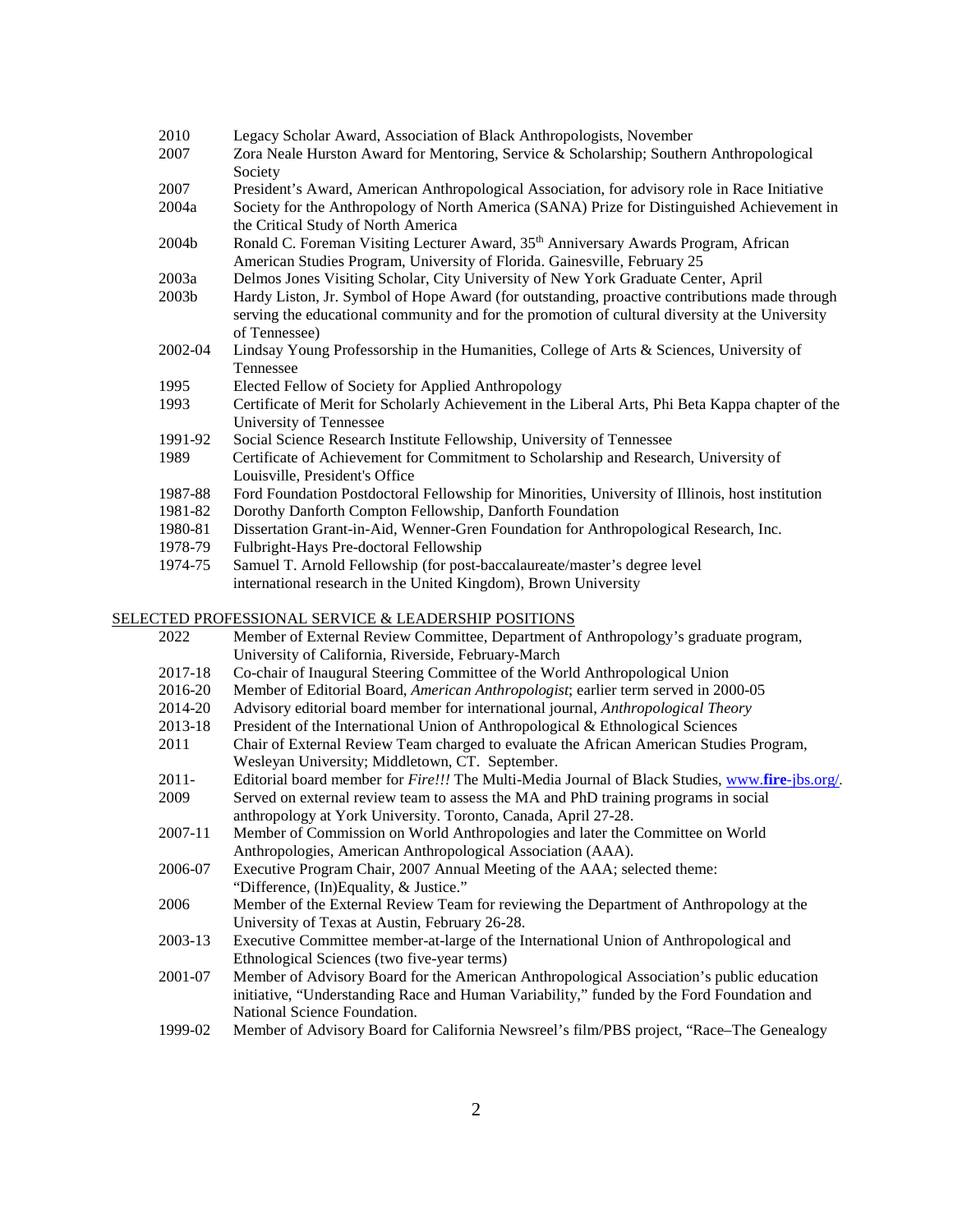of an Illusion"

1989-91 President of the Association of Black Anthropologists, section of the AAA

#### PUBLICATIONS

### **Books & Special Theme Compilations**

- nd1 *African-American Pioneers in Anthropology*. Second edition. Urbana: University of Illinois Press. (forthcoming)
- nd2 *Refusing Racism*: *An Intersectional & Transnational Perspective*. Single-authored manuscript being prepared for submission to a press.
- nd3 *Between Visibility and Invisibility: Global Modalities of Racialization.* Book co-edited with Yasuko Takezawa and Akio Tanabe. In Preparation for submission for review.
- 2010 *Decolonizing Anthropology: Moving Further toward an Anthropology for Liberation*. (Ed.) Third edition. Arlington, Virginia: American Anthropological Association. (Will be available in November; earlier editions published in 1991 and 1997)
- 2008 *Outsider Within: Reworking Anthropology in the Global Age*. Urbana: University of Illinois Press. (Nominated for an Outstanding Book Award from the Gustavus Myer Center for the Study of Bigotry and Human Rights)
- 2005 *Resisting Racism: Global Perspectives on Race, Gender, and Human Rights*. (Ed.) Walnut Creek, CA: AltaMira Press. (Included on recommended reading list, UN Library-Geneva compiled for Durban Review meeting in April 2009)
- 1999 *African-American Pioneers in Anthropology* (Co-ed. with Ira E. Harrison). Urbana: University of Illinois Press.
- 1998 *Contemporary Issues Forum: Race and Racism* (Guest ed.) *American Anthropologist* 100(3): 607-715, September.
- 1992 *W.E.B. Du Bois and Anthropology.* (Co-ed. with Donald Nonini) *Critique of Anthropology* 12(3):229-364.
- 1988 *Black Folks in Cities Here and There: Changing Patterns of Domination and Response* (Guest ed.) *Urban Anthropology and Studies of Cultural Systems and World Economic Development* 17(2-3):111-277. (*Festschrift* in honor of Pan-Africanist scholar-activist St. Clair Drake [1911- 1990])

#### **Contributions to Books**

*original chapters, etc.*

| nd1  | Manet Fowler: Practicing Anthropologist and Professional Helper. In African-American                           |
|------|----------------------------------------------------------------------------------------------------------------|
|      | Pioneers in Anthropology. Expanded edition. Ira E. Harrison and Faye V. Harrison, eds. Urbana                  |
|      | & Chicago: University of Illinois Press.                                                                       |
| nd2  | The Decolonizing Praxis of Eslanda Goode Robeson. In African-American Pioneers in                              |
|      | Anthropology. Expanded edition.                                                                                |
| nd3  | Racialization, Criminalization, and the Articulation of Multiple Alterities: A Perspective on the              |
|      | U.S. Case. In Between Invisibility and Visibility: Global Perspectives on Raciaization. Co-edited              |
|      | by Yasuko Takezawa, Akio Tanable, and Faye Harrison. In preparation.                                           |
| 2019 | Unraveling Race for the 21 <sup>st</sup> Century. Substantially revised & updated chapter for $2nd$ edition of |
|      | book with slightly revised title: <i>Exotic No More: Anthropology for the Contemporary World.</i>              |
|      | Jeremy MacClancy, ed. Pp. 77-103. Chicago: University of Chicago Press.                                        |
| 2018 | Finding a Path toward a Positive Turn: Facing Trump, the Alt-Right, & the Corporate Oligarchy                  |
|      | in Theory & Practice. In Innovación para el desarrollo sostenible (Innovation for Sustainable                  |
|      | Development). Nuria Sanz and Carlos Tejada, eds. pp. 550-561. UNESCO Office Mexico and                         |
|      | Mexico, Gobierno del Estado de Guanajuato. Available online at:                                                |
|      | https://unesdoc.unesco.org/ark:/48223/pf0000265693.                                                            |
| 2017 | Engaging Theory in the New Millennium. In Companion to Contemporary Anthropology. Simon                        |

Coleman, Susan B. Hyatt, and Ann Kingsolver, eds.pp. 27-56. New York: Routledge.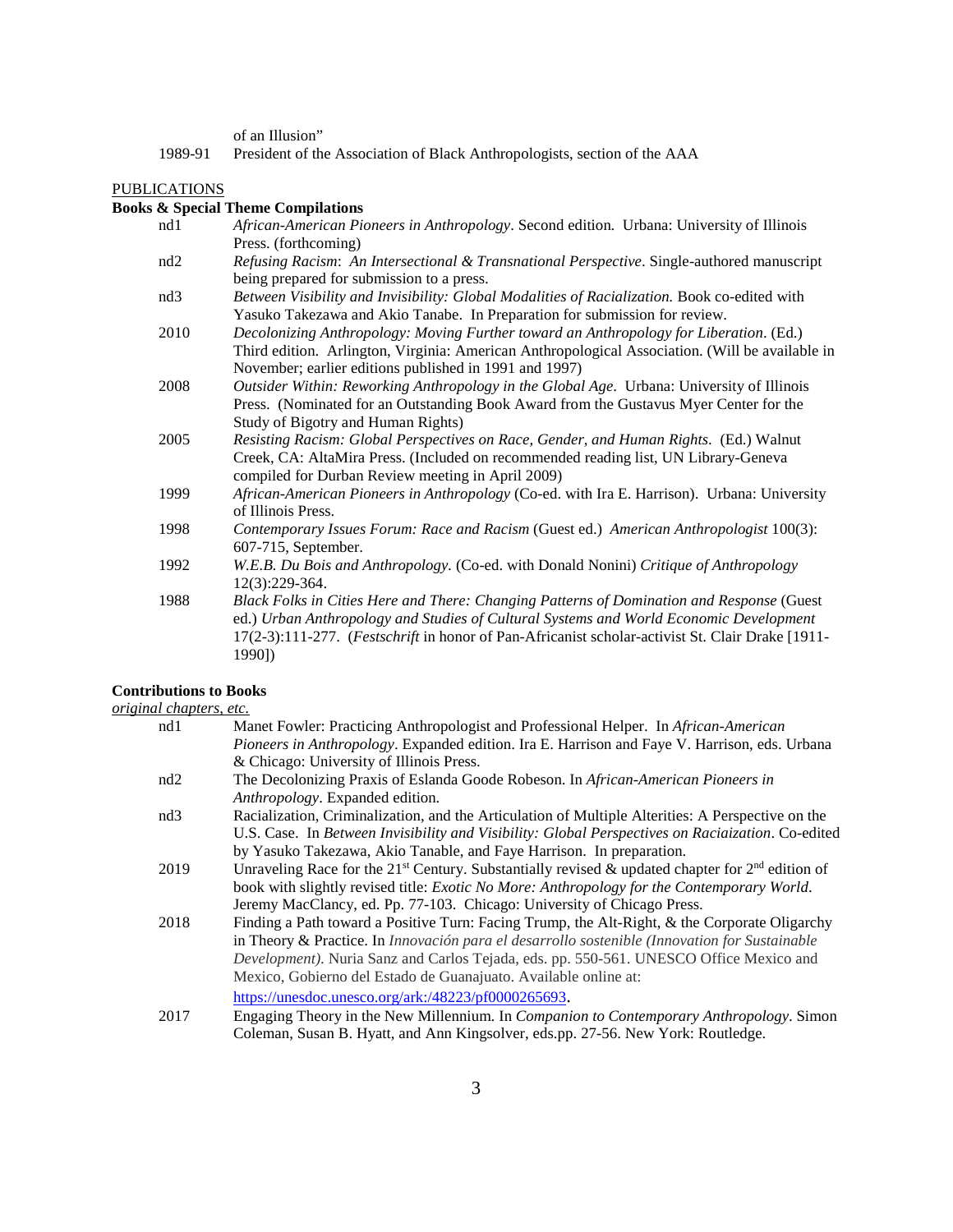| 2015  | Conceptual and Theoretical Perspectives on Global Apartheid, Environmental Injustice, and<br>Women's Activism for Sustainable Well-Being. In Gender, Livelihood and Environment: How |
|-------|--------------------------------------------------------------------------------------------------------------------------------------------------------------------------------------|
|       | Women Manage Resources. Subhadra Mitra Channa and Marilyn Porter, eds. Pp. 166-199. New<br>Delhi: Orient Blackswan Private Limited.                                                  |
| 2013  | Foreword: Navigating Feminist Activist Ethnography. In Feminist Activist Ethnography:                                                                                                |
|       |                                                                                                                                                                                      |
|       | Counterpoints to Neoliberalism in North America. Christa Craven and Dana-Ain Davis, eds. Pp.                                                                                         |
|       | ix-xv. Lanham, MD: Lexington Books.                                                                                                                                                  |
| 2012a | Race, Racism, and Antiracism: Implications for Human Rights. Guest essay in Race: Are We So                                                                                          |
|       | Different? Yolanda Moses, Alan Goodman, and Joseph Jones. Pp. 237-242, 243-244. Malden,                                                                                              |
|       | MA and Oxford, UK: Wiley-Blackwell Publishers (AAA museum exhibit companion book).                                                                                                   |
| 2012b | Racism in the Academy: Toward a Multi-Methodological Agenda for Anthropological                                                                                                      |
|       | Engagement. In Racism in the Academy: The New Millennium. Audrey Smedley and Janis F.                                                                                                |
|       | Hutchinson, eds Pp. 13-32. Arlington, VA: American Anthropological Association.                                                                                                      |
|       | http://www.americananthro.org/LearnAndTeach/Content.aspx?ItemNumber=2639,<br>accessed on 082016.                                                                                     |
| 2012c | Building Black Diaspora Networks and Meshworks for Knowledge, Justice, Peace, and Human                                                                                              |
|       | Rights. In Afrodescendants, Identity, and the Struggle for Development in the Americas. Bernd Reiter                                                                                 |
|       | and Kimberly Eison Simmons, eds. Pp, 3-17. East Lansing: Michigan State University Press                                                                                             |
|       | (Ruth Simms Hamilton African Diaspora Series).                                                                                                                                       |
| 2011  | Remapping Anthropology's Peripheral Zones. In Keynotes in Anthropology. Peter J.M. Nas, Hao                                                                                          |
|       | Shiyuan, and Zhang Xiaomin, eds. Pp. 100-116. Beijing: Intellectual Property Publishing                                                                                              |
|       | House.                                                                                                                                                                               |
| 2009a | Reworking African(ist) Archaeology in the Postcolonial Period: A Perspective from a                                                                                                  |
|       | Sociocultural Anthropologist. In Postcolonial Archaeologies in Africa. Peter R. Schmidt, ed.                                                                                         |
|       | pp. 231-241. Santa Fe: School for Advanced Research (SAR) Press.                                                                                                                     |
| 2009b | Reconciling Perspectives on the World's Diverse Women and Cultures of Gender: Toward New                                                                                             |
|       | Syntheses for the 21 <sup>st</sup> Century. In Anthropology Now: Essays by the Scientific Commissions of                                                                             |
|       | the International Union of Anthropological and Ethnological Sciences & History of the                                                                                                |
|       | International Union of Anthropological & Ethnological Sciences. Peter J.M. Nas and Zhang                                                                                             |
|       | Jijiao, eds. Pp. 103-116. Beijing, China: Intellectual Property Publishing House.                                                                                                    |
|       | (Can be downloaded from: http://www.clas.ufl.edu/users/fayeharr/images/AnthroNow.pdf)                                                                                                |
| 2009c | Building Solidarities for Human Rights: Diasporic Women as Agents of Transformation. In                                                                                              |
|       | Gendering Global Transformations: Gender, Culture, Race, and Identity. Chima J. Korieh and                                                                                           |
|       | Philomina Okeke-Ihejirika, eds. Pp. 17-28. New York: Routledge.                                                                                                                      |
| 2007a | Feminist Methodology as a Tool for Ethnographic Inquiry on Globalization. In The Gender of                                                                                           |
|       | Globalization: Women Navigating Cultural and Economic Marginalities. Nandini Gunewardena                                                                                             |
|       | and Ann E. Kingsolver, eds. Pp. 23-31. Santa Fe: NM: School of Advanced Research Press.                                                                                              |
|       | Winner of the 2011 Society for the Anthropology of Work Book Prize.                                                                                                                  |
| 2007b | Everyday Neoliberalism, Diminishing Subsistence Security, and the Criminalization of Survival:                                                                                       |
|       | Gendered Urban Poverty in Three African Diaspora Contexts. IN IUAES Inter Congress on                                                                                                |
|       | Mega Urbanization, Multi-Ethnic Society, Human Rights, and Development. Volume 1: Trends                                                                                             |
|       | of Anthropological Research: Emerging Challenges and Response. Buddhadeb Chaudhuri and                                                                                               |
| 2006a | Sumita Chaudhuri, eds. Pp. 82-103. New Delhi: Inter-India Publications.<br>From the Chesapeake Bay to the Caribbean Sea and Back: Remapping Routes, Unburying Roots.                 |
|       | In Caribbean and Southern: Transnational Perspectives on the U.S. South. Helen Regis, ed. Pp.                                                                                        |
|       | 7-33. Athens: University of Georgia Press.                                                                                                                                           |
| 2006b | Building on a Rehistoricized Afro-Atlantic Anthropology. In Afro-Atlantic Dialogues:                                                                                                 |
|       | Anthropology in the Diaspora. Kevin A. Yelvington, ed. Pp. 381-398. Santa Fe, NM:                                                                                                    |
|       | School of American Research Press.                                                                                                                                                   |
| 2005a | Introduction: Global Perspectives on Human Rights and Interlocking Inequalities of Race,                                                                                             |
|       | Gender, and Related Dimensions of Power. In Resisting Racism & Xenophobia: Global                                                                                                    |
|       |                                                                                                                                                                                      |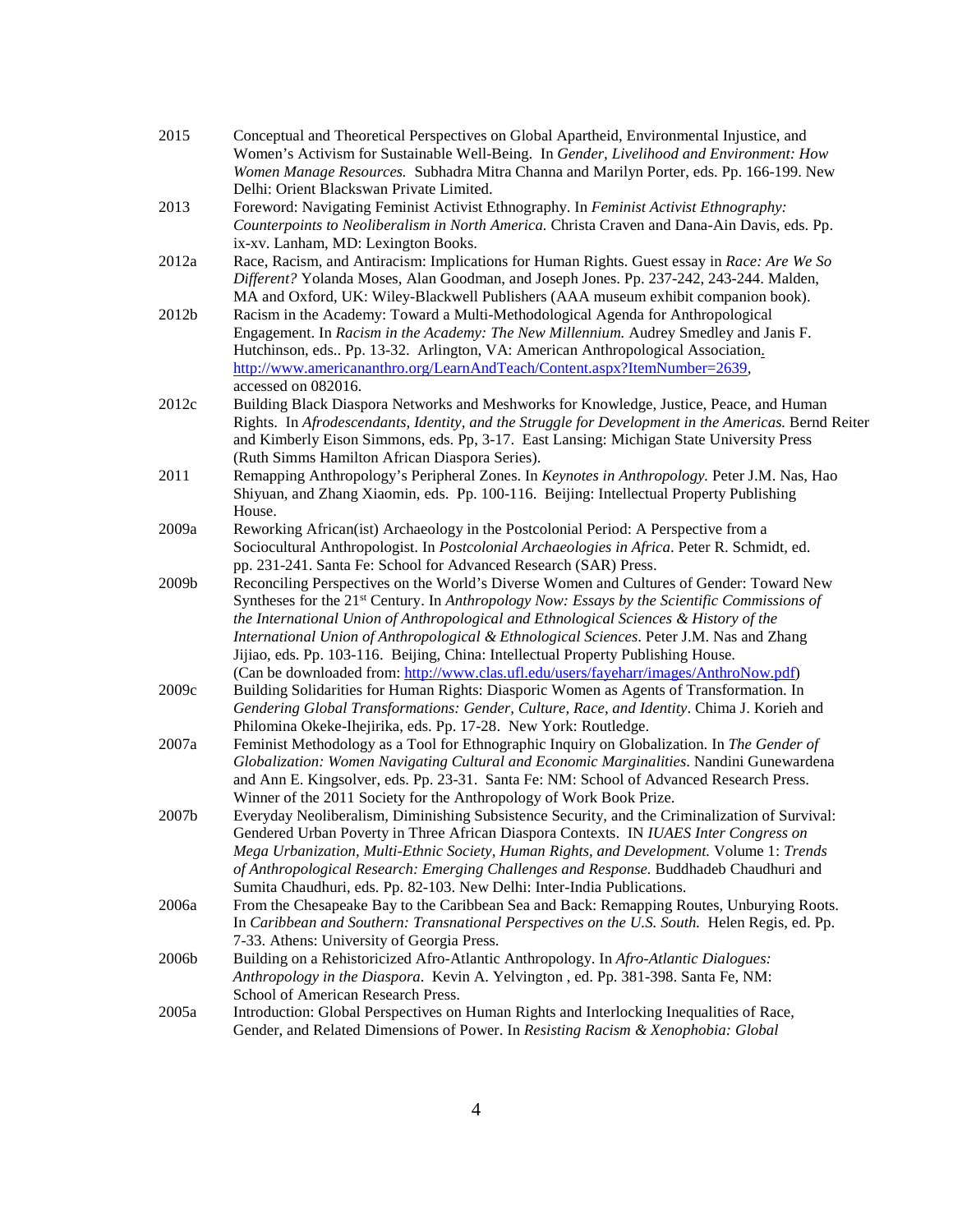|       | Perspectives on Race, Gender, and Human Rights. Faye V Harrison, ed. Pp. 1-31. Walnut<br>Creek, CA: AltaMria Press.                                                                                                                                                                                                                    |
|-------|----------------------------------------------------------------------------------------------------------------------------------------------------------------------------------------------------------------------------------------------------------------------------------------------------------------------------------------|
| 2005b | What Democracy Looks Like: The Politics of a Women-Centered, Anti-Racist Human Rights<br>Coalition. In Resisting Racism, pp. 229-250.                                                                                                                                                                                                  |
| 2002a | Unraveling "Race" for the 21 <sup>st</sup> Century. In Exotic No More: Anthropology on the Front Lines.<br>Jeremy MacClancy, ed. Pp. 145-166. Chicago: University of Chicago Press.                                                                                                                                                    |
| 2002b | Subverting the Cultural Logics of Marked and Unmarked Racisms. In Discrimination and<br>Toleration: New Perspectives. Kirsten Hastrup and George Ulrich, eds. pp. 97-125. The Hague:<br>Martinus Nijhoff Publishers (an imprint of Kluwer Law International).                                                                          |
| 2001  | Second Foreword ("Medicine Woman"). In Learning to Be an Anthropologist and Remaining<br>"Native": Selected Writings of Dr. Beatrice Medicine. Sue-Ellen Jacobs, ed. pp. xiii-xvii.<br>Urbana: University of Illinois Press.                                                                                                           |
| 1999a | New Voices of Diversity, Academic Relations of Production, and the Free Market. In<br>Transforming Academia: Challenges and Opportunities for an Engaged Anthropology.<br>AES Monograph #8. Linda Basch, Lucie Wood Saunders, Jagna Sharff, and James Peacock,<br>eds. pp. 72-85. Arlington, VA: American Anthropological Association. |
| 1999b | Introduction: Anthropology, African Americans, and the Emancipation of a Subjugated<br>Knowledge (with Ira E. Harrison). In African-American Pioneers in Anthropology.<br>Ira Harrison and Faye Harrison, eds. pp. 1-36. Urbana: University of Illinois Press.                                                                         |
| 1998  | Rehistoricizing Race, Ethnicity, and Class in the U.S. Southeast. In Cultural<br>Diversity in the South: Anthropological Contributions to a Region in Transition.<br>Patricia Beaver and Carole Hill, eds. pp. 179-89. Athens: University of Georgia Press.                                                                            |
| 1997a | Preface to Decolonizing Anthropology (Second Edition). Faye V. Harrison, ed. pp. vi-ix.<br>Arlington: American Anthropological Association.                                                                                                                                                                                            |
| 1997b | The Gendered Politics and Violence of Structural Adjustment: A View from Jamaica. In<br>Situated Lives: Gender and Culture in Everyday Life. Louise Lamphere, Helena Ragoné, and<br>Patricia Zavella, eds. pp. 451-68. New York: Routledge.                                                                                            |
| 1995  | "Give Me That Old Time Religion": The Genealogy and Cultural Politics of an Afro-Christian<br>Celebration in Halifax County, North Carolina. In Religion in the South: Diversity, Community,<br>and Identity, O. Kendall White, Jr. and Daryl White, eds. pp. 34-45. Athens: University of<br>Georgia Press.                           |
| 1991a | Anthropology as an Agent of Transformation: Introductory Comments and Queries.<br>In Decolonizing Anthropology. Pp. 1-14. Washington, D.C.: American Anthropological<br>Association.                                                                                                                                                   |
| 1991b | Ethnography as Politics. In Decolonizing Anthropology. Pp. 88-109. Washington, D.C.:<br>American Anthropological Association.                                                                                                                                                                                                          |
| 1987a | Notes Toward a Perspective on Grassroots Activism: Inside and Outside Aspects. In Towards<br>an Afro-American Social Philosophy for the 1990s. Ceola R. Baber and Carolyn Johnson, eds.<br>pp. 49-54. Afro-American Studies and Research Center. Purdue University. West Lafayette,<br>Indiana.                                        |
| 1987b | Gangs, Grassroots Politics, and the Crisis of Dependent Capitalism in Jamaica. In Perspectives in<br>U.S. Marxist Anthropology. David Hakken and Hanna Lessinger, eds. pp. 186-210. Westview<br>Press. Boulder, Colorado.                                                                                                              |

# *reprints*

|      | Reflections on the AAA Die-in as a Symbolic Space of Social Death (reprint of 2014b)                  |
|------|-------------------------------------------------------------------------------------------------------|
| 2016 | Anthropology: The Human Challenge. 15 <sup>th</sup> edition. William A. Haviland, Harold E. L. Prins, |
|      | Dana Walrath, Carol Ann (Bunny) McBride, pp. 282-283. Boston: Cengage Learning.                       |
|      | Conceptual and Theoretical Perspectives on Global Apartheid, Environmental Injustice, and Women's     |
|      | Activism for Sustainable Well-being (revision of title and updated contents of 2004 article)          |
| 2015 | Gender, Livelihood, and Environment: How Women Manage Resources. Subhadra Mitra Channa                |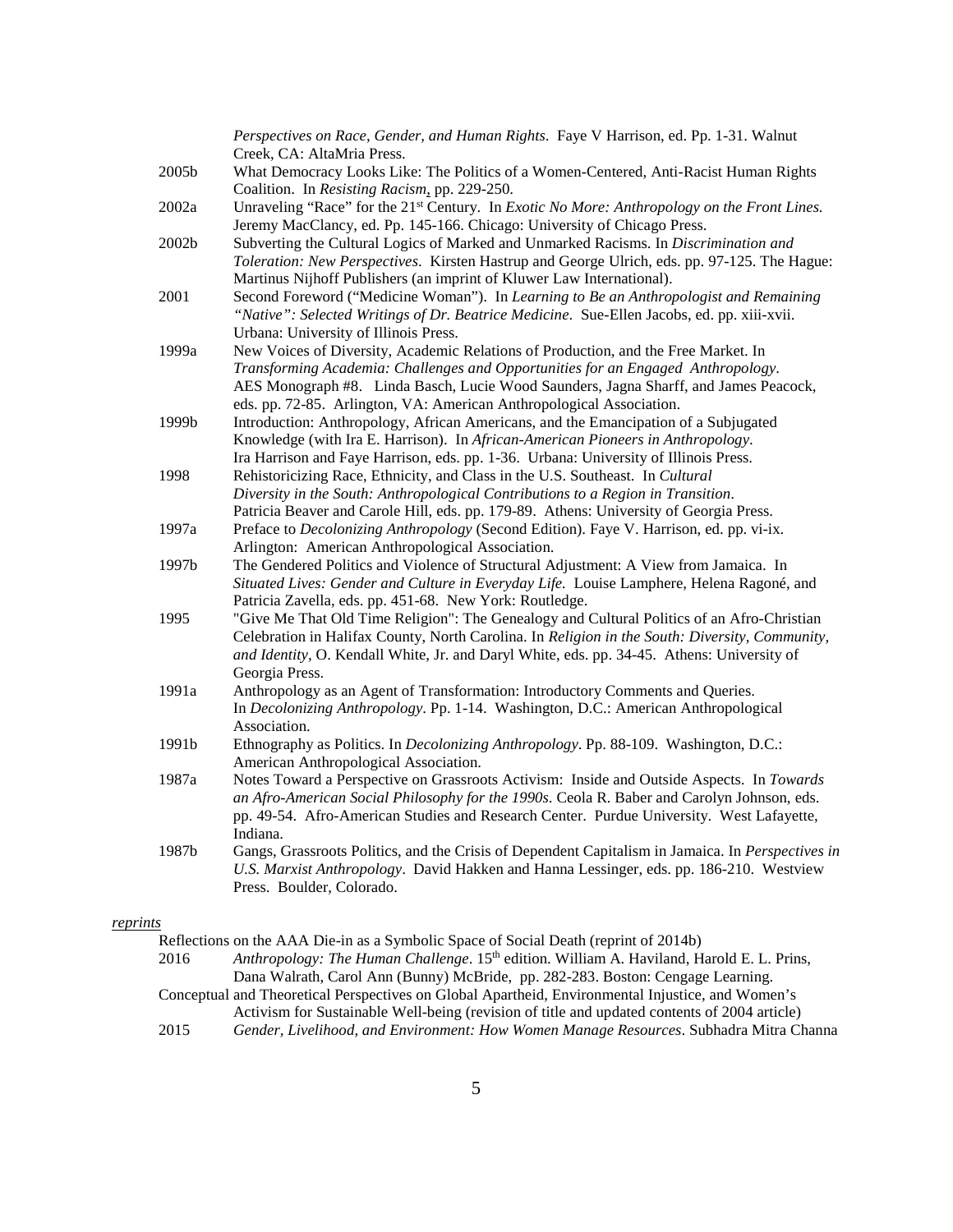and Marilyn Porter, eds. New Delhi: Orient BlackSwan Private Limited.

Unraveling "Race" for the 21<sup>st</sup> Century (2002a chapter):

- 2019 *Exotic No More: Anthropology for the Contemporary World*. Chapter 4 in 2nd edition. Chicago: University of Chicago Press. (Based on substantial revision and updating of contents)
- 2013 *Introductory Readings in Anthropology*. Hilary Callan, Brian Street and Simon Underdown, eds., chapter 10. Oxford & New York: Berghahn Books, Ltd., in association with the Royal Anthropological Institute.
- Women in Jamaica's Informal Economy: Insights from a Kingston Slum (1988c article):
- 2009 *Perspectives on the Caribbean: A Reader in Culture, History, & Representation*. Philip Scher, ed. pp. 25-39. Hoboken, NJ: Blackwell Publishing/Wiley.
- 1998 *Blackness in Latin America and the Caribbean: Social Dynamics and Cultural Transformations*, Vol. II, Eastern South America and the Caribbean. Arlene Torres and Norman E. Whitten, Jr., eds. pp. 414-435. Bloomington: Indiana University Press.
- 1991 *Third World Women and the Politics of Feminism*. Chandra Talpade Mohanty, Ann Russo, and Lourdes Torres, eds. pp. 173-196. Bloomington: Indiana University Press.
- Global Apartheid, Foreign Policy, and Human Rights (2002 article):
- 2008 *Transnational Blackness: Navigating the Global Color Line*. Manning Marable and Vanessa Agard-Jones, eds. pp. 19-40. New York: Palgrave Macmillan.
- The Gendered Politics and Violence of Structural Adjustment: A View from Jamaica (1997b book chapter):
- 2013 *Gender and Women's Studies in Canada: Critical Terrain*. Margaret Hobbs and Carla Rice, eds. Pp. 561-568. Toronto: Women's Press, imprint of Canadian Scholars' Press, Inc.
- 2008 *Outsider Within: Reworking Anthropology in the Global Age*. Urbana: University of Illinois Press. (revised & expanded)
- 2007 *Intersections of Gender, Race, and Class: Readings for a Changing Landscape*. Marcia Texler Segal and Theresa A. Martinez, eds. Pp. 161-174. Cary, NC: Oxford University Press.
- 2006 *Intersections of Gender, Race, and Class: Readings for a Changing Landscape*. Marcia Texler Segal and Theresa A. Martinez, eds. pp. 161-174. Los Angeles, CA: Roxbury Publishing Company.
- 2002 *An Introduction to Women's Studies: Gender in a Transnational World*. Inderpal Grewal and Caren Kaplan, eds. pp. 514-18. New York: McGraw-Hill.
- Writing against the Grain: Cultural Politics of Difference in Alice Walker's Work (1993 article):
- 2008 *Outsider Within: Reworking Anthropology in the Global Age*. Urbana: University of Illinois Press. (Slight expansion of original journal article)
- 1995 *Women Writing Culture*, Ruth Behar and Deborah Gordon, eds. pp. 233-45. Berkeley: University of California Press. (Condensed from original article)

#### **Journal Articles & Essays**

- 2022 Refusing the God Trick: Engaging Black Women's Knowledge. In "Colloquy on #Cite Black Women," guest-edited by Anne-Maria Makhulu and Christen A. Smith. *Cultural Anthropology* 37(2), May
- 2019 Making the Ambiguities, Absent Presences, and Contradictions of Racialization Analytically Legible: Reflections on a Critical Intellectual Imperative. *Social Anthropology/Anthropologie Sociale* 27(4): 641-654, November (afterword for special section, "Doing Race in Europe: Contested Pasts and Contemporary Practices") DOI:10.1111/1469-8676.12720
- 2018 From Standing Rock to Flint and Beyond: Resisting Neoliberal Assaults on Indigenous, Maroon, and Other Sites of Racially Subjected Community Sustainability in the Americas. *Abya-Yala: Revista sobre Acesso à Justiҫa e Direitos nas Américas* 2(1): 74-94, July 2018. <https://doi.org/10.26512/abya-yala.v2i1.10696> (Brazilian-based Latin American social justice and human rights journal; included in dossier/special theme collection on neoliberal constraints on indigenous rights)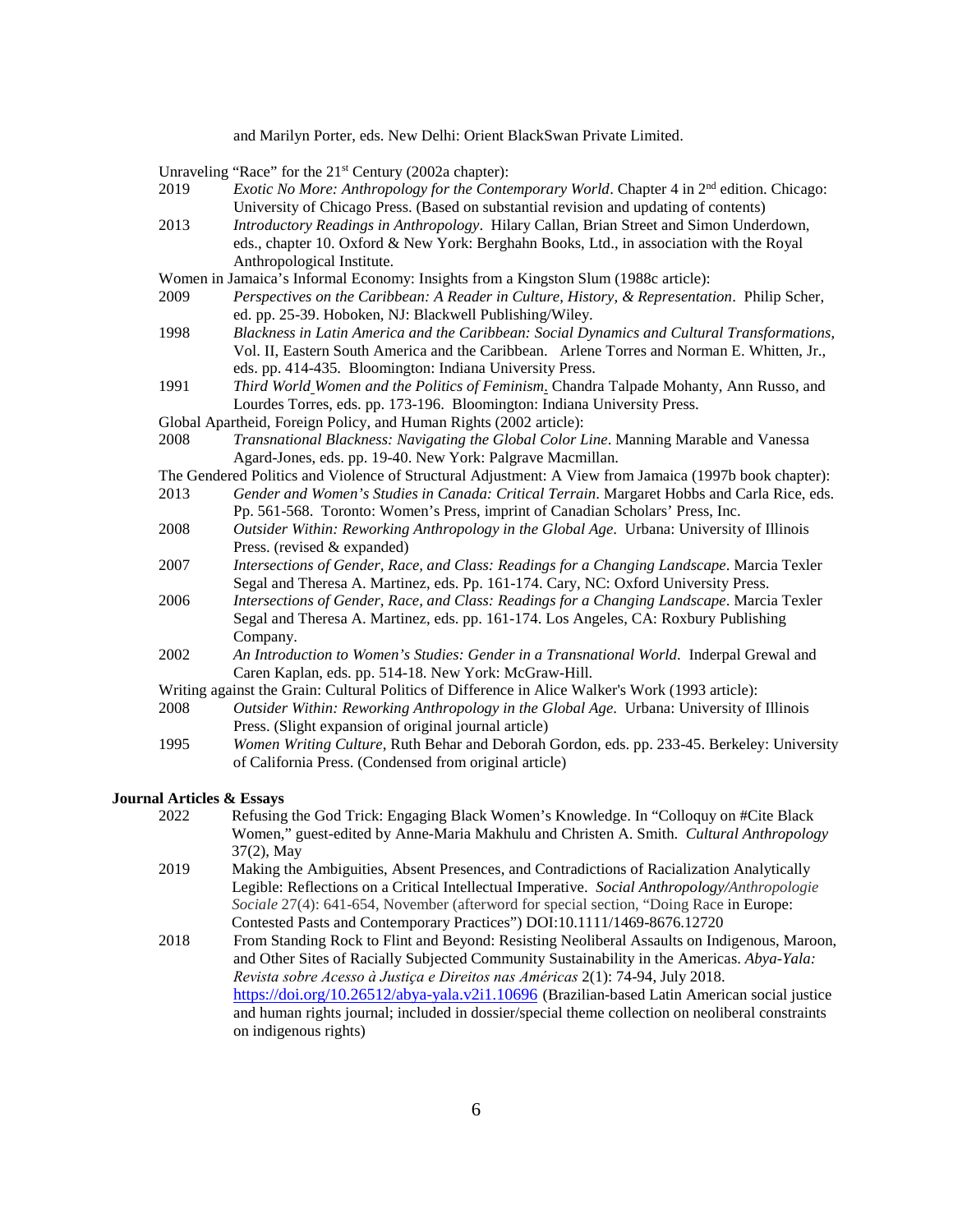| 2016  | Theorizing in Ex-Centric Sites. Anthropological Theory 16(2-3):160-176.                                                                                                          |
|-------|----------------------------------------------------------------------------------------------------------------------------------------------------------------------------------|
| 2013  | Learning from St. Clair Drake: (Re)Mapping Diasporic Connections. Journal of African                                                                                             |
|       | American History 98(3): 446-454. Symposium—St. Clair Drake: The Making of a Scholar-                                                                                             |
|       | Activist."                                                                                                                                                                       |
| 2012a | Writer, Ethnographer, Performing Artist: A Documentary Lens on Zora Neale Hurston's                                                                                              |
|       | Interdisciplinarity. Fire!!! The Multi-Media Journal of Black Studies (Summer/Winter 2): 139-                                                                                    |
|       | 150.                                                                                                                                                                             |
| 2012b | Writing the Anthropological Imagination for Public Engagement. North American Dialogue                                                                                           |
|       | 15(2):50-60, October.                                                                                                                                                            |
| 2012c | Dismantling Anthropology's Domestic and International Peripheries. World Anthropologies                                                                                          |
|       | Network (WAN) E-Journal, Number 6/July: 87-109. (Available at: http://ram-                                                                                                       |
|       | wan.net/old/documents/05 e Journal/journal-6/5-harrison.pdf; accessed on Jan. 31, 2021).                                                                                         |
| 2008  | The Politics of Antiracism and Social Justice: A Perspective from a Human Rights Network in                                                                                      |
|       | the U.S. South. North American Dialogue 12(1):8-17, October.                                                                                                                     |
| 2005a | From New Delhi to Kunming: Toward an Intellectual History of the IUAES Commission on the                                                                                         |
|       | Anthropology of Women. Journal of Guangxi University for Nationalities (Philosophy and                                                                                           |
|       | Social Edition) 27(3): 87-91.                                                                                                                                                    |
| 2005b | The Gender Politics of HIV/AIDS as a Human Rights Problem. Indian Anthropologist                                                                                                 |
|       | 35(1&2):1-8, special issue on UNESCO symposium on "Women, AIDS, and Human Rights"                                                                                                |
|       | (New Delhi, India).                                                                                                                                                              |
| 2004  | Global Apartheid, Environmental Degradation, and Women's Activism for Sustainable Well-                                                                                          |
|       | Being: A Conceptual and Theoretical Overview. Urban Anthropology & Studies of Cultural                                                                                           |
|       | Systems and World Economic Development 33(1):1-35. (Available for downloading at:                                                                                                |
|       | http://the-institute-ny.com/Supporting%20Materials/SAMPLE%20ARTICLES/Harrison.pdf)                                                                                               |
| 2002  | Global Apartheid, Foreign Policy, and Human Rights. Souls: A Critical Journal of Black                                                                                           |
|       | Politics, Culture, and Society 4(3): 48-68, theme issue on "Race & Globalization."                                                                                               |
| 2000  | Facing Racism and the Moral Responsibility of Human Rights Knowledge. Annals of the New<br>York Academy of Science, Volume 925:45-69. Special issue on "Ethics and Anthropology: |
|       | Facing Future Issues in Human Biology, Globalism, and Cultural Property." Anne-Marie                                                                                             |
|       | Cantwell, Eva Friedlander, & Madeleine L. Tramm, eds.                                                                                                                            |
| 1998  | Introduction: Expanding the Discourse on "Race." American Anthropologist 100(3):609-31.                                                                                          |
|       | Contemporary Forum on Race and Racism, F. Harrison, guest ed.                                                                                                                    |
| 1997  | Gender, Sexuality, and Health in a Turn-of-the-Century "Black Metropolis." Medical                                                                                               |
|       | Anthropology Quarterly 11(4):448-53.                                                                                                                                             |
| 1995a | The Persistent Power of "Race" in the Cultural and Political Economy of Racism.                                                                                                  |
|       | Annual Review of Anthropology 24:47-74.                                                                                                                                          |
| 1995b | Auto-Ethnographic Reflections on Hierarchies in Anthropology. Practicing Anthropology                                                                                            |
|       | $17(1-2):48-50.$                                                                                                                                                                 |
| 1993a | Foreword to reprint of Comparative Perspectives on Slavery in New World Plantation Societies,                                                                                    |
|       | Vera Rubin and Arthur Tuden, eds. pp. ix-xv. Annals of the New York Academy of Sciences,                                                                                         |
|       | Volume 292, 1977.                                                                                                                                                                |
| 1993b | Writing against the Grain: Cultural Politics of Difference in Alice Walker's Work.                                                                                               |
|       | Critique of Anthropology 13(4):401-427. Special issue on "Women Writing Culture."                                                                                                |
| 1992a | Introduction: W.E.B. Du Bois and Anthropology. (Co-authored with Donald Nonini) Special                                                                                          |
|       | Issue: "W.E.B. Du Bois and Anthropology." Critique of Anthropology 12(3):229-237.                                                                                                |
| 1992b | The Du Boisian Legacy in Anthropology. Special Issue: "W.E.B. Du Bois and Anthropology."                                                                                         |
|       | Critique of Anthropology 12(3):239-260.                                                                                                                                          |
| 1990a | Jamaica and the International Drug Economy. TransAfrica Forum 7(3):49-57.                                                                                                        |
| 1990b | "Three Women, One Struggle": Anthropology, Performance, and Pedagogy. Transforming                                                                                               |
|       | Anthropology 1(1):1-9.                                                                                                                                                           |
| 1989  | Drug Trafficking in World Capitalism: A Perspective on Jamaican Posses in the U.S. Social                                                                                        |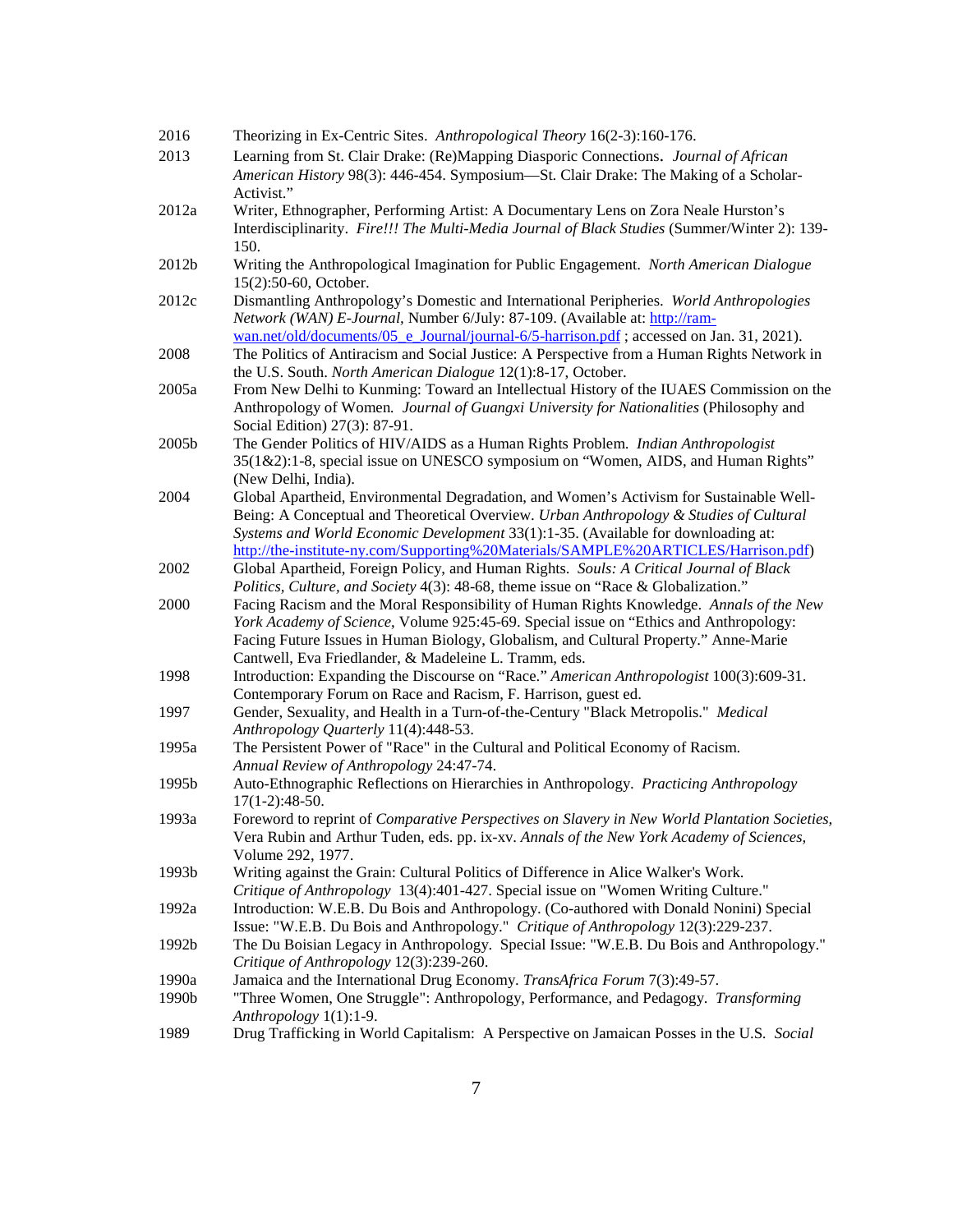| 1988a | Justice: A Journal of Crime, Conflict, and World Order 16(4):115-131.<br>Introduction: An African Diaspora Perspective for Urban Anthropology. Urban Anthropology<br>and Studies of Cultural Systems and World Economic Development 17(2-3):111-141. Special                                                                                                                                                                                                                       |
|-------|------------------------------------------------------------------------------------------------------------------------------------------------------------------------------------------------------------------------------------------------------------------------------------------------------------------------------------------------------------------------------------------------------------------------------------------------------------------------------------|
| 1988b | issue: "Black Folks in Cities Here & There." F.V. Harrison, guest editor.<br>The Politics of Social Outlawry in Urban Jamaica. Urban Anthropology and Studies of Cultural<br>Systems and World Economic Development 17(2-3):259-277. Special issue: "Black Folks in<br>Cities Here & There."                                                                                                                                                                                       |
| 1988c | Women in Jamaica's Urban Informal Economy: Insights from a Kingston Slum. Nieuwe West-<br>Indische Gids/New West Indian Guide 62(3&4):103-128.                                                                                                                                                                                                                                                                                                                                     |
| 1987  | Crime, Class, and Politics in Jamaica. TransAfrica Forum 5(1):29-38.                                                                                                                                                                                                                                                                                                                                                                                                               |
|       | Selected Essays, Commentaries, Encyclopedia Entries, & Anthropological Journalism                                                                                                                                                                                                                                                                                                                                                                                                  |
| 2021  | Audrey Smedley (1930-2020): A Leading Scholar in the Anthropology and History of Race Co-<br>authored with A. Lynn Bolles. Transforming Anthropology [in press]                                                                                                                                                                                                                                                                                                                    |
| 2020a | In Memoriam: Audrey Smedley (1930-2020). Co-authored with Janis Faye Hutchinson.<br>Anthropology News, December 7. https://www.anthropology-                                                                                                                                                                                                                                                                                                                                       |
| 2020b | news.org/index.php/2020/12/07/audrey-smedley/.<br>Valorizing Ancestors and Elders: Remembering Ira E. Harrison. Transforming Anthropology<br>28(2):144-115, October. https://doi.org/10.1111/traa.12193.                                                                                                                                                                                                                                                                           |
| 2020c | "Systemic racism in the U.S. assumes variety of covert and overt forms," an interview with<br>journalist & researcher Kouroush Ziabari at the Organization for Defending Victims of Violence,<br>an Iranian non-profit, non-political organization that has consultative status with the UN<br>Economic and Social Council. Interview posted on June 25 at http://www.odvv.org/blog-3049-<br>ODVV-interview-Systemic-racism-in-the-US-assumes-a-variety-of-covert-and-overt-forms. |
| 2020d | "How a Divided America Faces a Convergence of Crises." Op-ed article invited by the Foreign<br>Desk of Pravda (Slovakia), June 2; accessed at: https://spravy.pravda.sk/svet/clanok/553237-                                                                                                                                                                                                                                                                                        |
| 2020e | rozdelene-usa-celia-viacerym-krizam/.<br>Interview with Sarah Wagner York, "From 'Outsider Within' to 'Outsider with Us'": Entrevista<br>com Faye Harrison: Marginalidades Educacionais e Docência Negra e Travesti. Revista<br>Interfaces Científicas, Educação 8(2): 315-353 (Portuguese and English).                                                                                                                                                                           |
| 2018  | International Union of Anthropological and Ethnological Union. 5000-word entry in The<br>International Encyclopedia of Anthropology. John Wiley & Sons, Inc.                                                                                                                                                                                                                                                                                                                       |
| 2016a | Anthropology Interrogating Power and Politics. 22,000 word entry in UNESCO-Encyclopedia of<br>Life Support Systems (EOLSS). Ethnography, Ethnology, & Cultural Anthropology volume.<br>Paris: UNESCO.                                                                                                                                                                                                                                                                              |
| 2016b | Teaching "Black Lives Matter" at the University of Illinois at Urbana-Champaign.<br>Anthropoliteia.net blog series on the #BlackLivesMatter Syllabus Project. Accessed on 1019 at<br>https://anthropoliteia.net/2016/10/19/the-anthropoliteia-blacklivesmattersyllabus-project-week-7-<br>faye-harrison-on-teaching-blacklivesmatter/.                                                                                                                                             |
| 2016c | IUAES Foreword. In World Anthropologies in Practice: Situated Perspectives, Global<br>Knowledge. John Gledhill, ed. Pp. xxi-xxiii. ASA Monograph Series. London: Bloomsbury<br>Publishing.                                                                                                                                                                                                                                                                                         |
| 2016d | Decolonizing Anthropology: A Conversation with Faye V. Harrison. Parts I and II. Savage<br>Minds. Uploaded May 2 and 3 at http://savageminds.org/2016/05/02/decolonizing-<br>anthropology-a-conversation-with-faye-v-harrison-part-i/ and<br>http://savageminds.org/2016/05/03/decolonizing-anthropology-a-conversation-with-faye-v-                                                                                                                                               |
| 2016e | harrison-part-ii/.<br>Alice Walker. 1211-word entry in <i>Encyclopedia of Postcolonial Studies</i> . Sangeeta Ray and<br>Henry Schwartz, eds. Wiley-Blackwell. Blackwell Reference Online:<br>http://www.literatureencyclopedia.com/subscriber/tocnode.html?id=g9781444334982_chunk_g97814<br>4433498227_ss1-2. Accessed on February 18, 2016.                                                                                                                                     |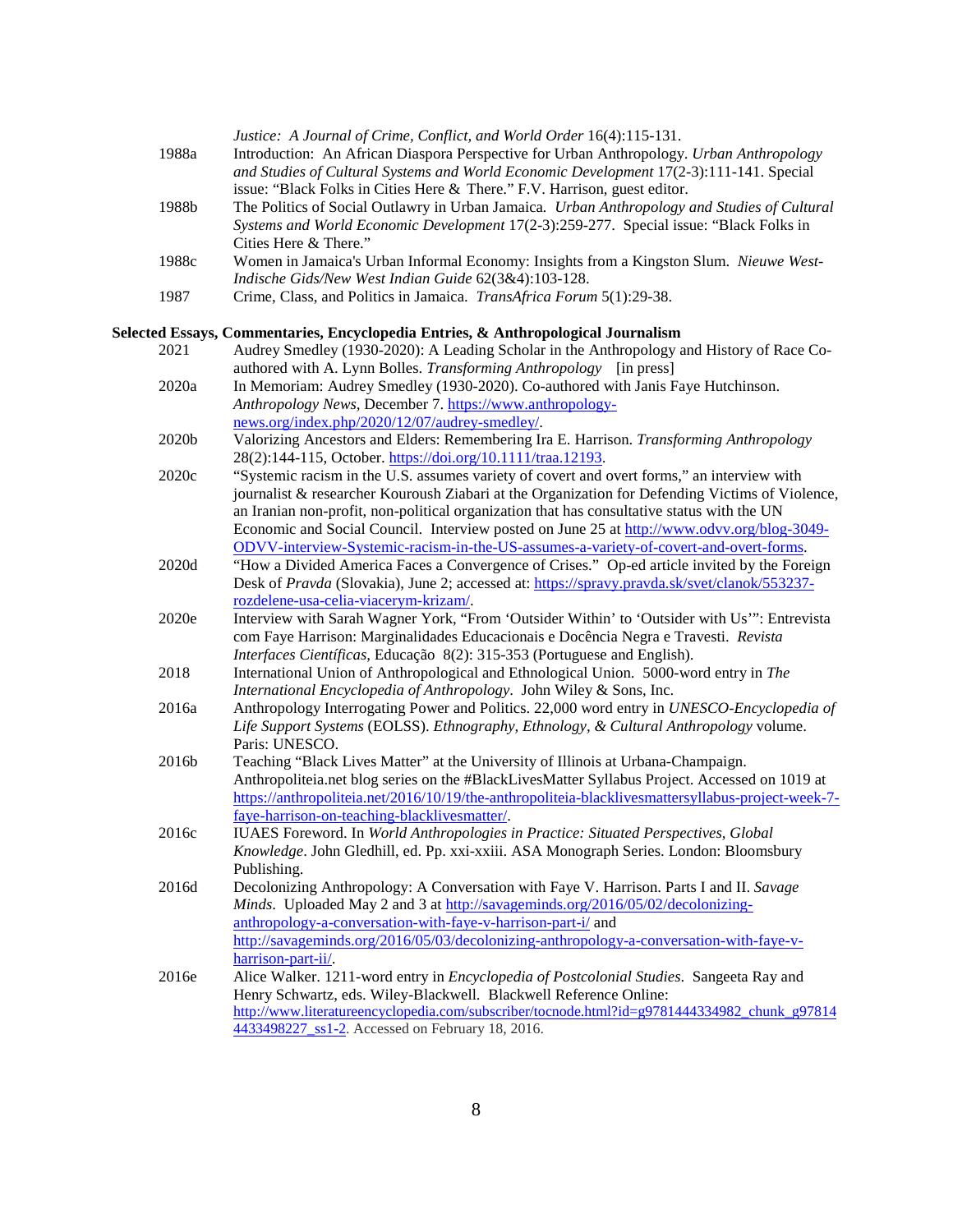- 2016f Foreword. In *Training Black Spirit: Ethics for African American Teens.* William L. Conwill. Oakland: Ronin Publishing, Inc., pp. 9-11.
- 2014a Reflections on the AAA Die-in as a Symbolic Space of Social Death. Guest essay for *Savage Minds: Notes & Queries in Anthropology* blog, uploaded December 12, [http://savageminds.org/2014/12/12/reflections-on-the-aaa-die-in-as-a-symbolic-space-of-social](http://savageminds.org/2014/12/12/reflections-on-the-aaa-die-in-as-a-symbolic-space-of-social-death/)[death/.](http://savageminds.org/2014/12/12/reflections-on-the-aaa-die-in-as-a-symbolic-space-of-social-death/)
- 2014b Revisiting Berreman's "Race, Caste, and Other Invidious Distinctions": Implications for Transnational Dialogues and Intercultural Solidarities in Challenging Racisms and Related Intolerance*. Proceedings of the International Symposium, Engaging Race and Racism in the New Millennium: Exploring Visibilities and Invisibilities, May 17, 2014.* Yasuko Takezawa, ed. pp. 115-140. Kyoto: Institute for Research in Humanities, Kyoto University.
- 2014c Faye V. Harrison and Why Anthropology Still Matters. Blog post based on interview with Gina Athena Ulysse.The Huffington Post Blog. Updated from 12/20/13 on February 19. [http://www.huffingtonpost.com/gina-athena-ulysse/anthropology-still-matters-faye-v](http://www.huffingtonpost.com/gina-athena-ulysse/anthropology-still-matters-faye-v-harrison_b_4259423.html)[harrison\\_b\\_4259423.html,](http://www.huffingtonpost.com/gina-athena-ulysse/anthropology-still-matters-faye-v-harrison_b_4259423.html) accessed on 082016.
- 2014d Reflecting on Convergent Transitions: The New Year and Nelson Mandela's Life. President's Message at the Beginning of 2014. IUAES website: [http://www.iuaes.org/statement/message2014.html.](http://www.iuaes.org/statement/message2014.html)
- 2013a Race. In *Theory in Social and Cultural Anthropology: An Encyclopedia*. R. Jon McGee and Richard L. Warms, eds. Pp. 672-677 (volume 2). Thousand Oaks, CA: Sage Publications.
- 2013b Who Has the Right to Self-Defense and Life in So-Called "Post-Racial" Society? *American Anthropological Association Blog*, uploaded July 24. [http://blog.aaanet.org/2013/07/24/who-has](http://blog.aaanet.org/2013/07/24/who-has-the-right-to-self-defense-and-life-in-so-called-post-racial-society/)[the-right-to-self-defense-and-life-in-so-called-post-racial-society/.](http://blog.aaanet.org/2013/07/24/who-has-the-right-to-self-defense-and-life-in-so-called-post-racial-society/) Inactive site.
- 2013c Race, Security, and Human Rights. In *At Close Range: The Curious Case of Trayvon Martin*. 10<sup>th</sup> Annual Spring Lecture & Symposium, Center for the Study of Race and Race Relations, Levin College of Law. March 20. *UF Law Scholarship Repository* [http://scholarship.law.ufl.edu/csrrr\\_events/10thspringlecture/panels/1/,](http://scholarship.law.ufl.edu/csrrr_events/10thspringlecture/panels/1/) accessed 07/16/13. Also printed in the 2013 Interdisciplinary Spring Symposium Proceedings*.* Gainesville: University of Florida, Levin College of Law.. pp. 101-109.
- 2012 Xenophobia. In *Encyclopedia of Global Studies*. Helmut K. Anheier, Mark Juergensmeyer, and Victor Faessel, eds. Pp. 1831-34. Thousand Oaks, CA: Sage Reference.
- 2011a Afro-Cuban Women Debating Cuba. Afrocubanas blog, uploaded September 27, [https://afrocubanas.wordpress.com/2011/09/27/afro-cuban-women-debating-cuba-today-2/.](https://afrocubanas.wordpress.com/2011/09/27/afro-cuban-women-debating-cuba-today-2/) Originally posted on *Ethnolust*, June 13, [https://ethnolust.wordpress.com/2011/06/13/afro-cuban](https://ethnolust.wordpress.com/2011/06/13/afro-cuban-women-debating-cuba-today/)[women-debating-cuba-today/.](https://ethnolust.wordpress.com/2011/06/13/afro-cuban-women-debating-cuba-today/)
- 2011b Remembering Olive Morris, Black British Activist. [https://knowledge4empowerment.wordpress.com/2011/08/21/remembering-olive-morris-black](https://knowledge4empowerment.wordpress.com/2011/08/21/remembering-olive-morris-black-british-activist/)[british-activist/.](https://knowledge4empowerment.wordpress.com/2011/08/21/remembering-olive-morris-black-british-activist/) Uploaded August 21.
- 2011c What Does "Transformation" Mean? Reflections on the Cross-Cultural Glimpses of a Traveler. [https://knowledge4empowerment.wordpress.com/2011/06/17/what-does-transformation-mean-](https://knowledge4empowerment.wordpress.com/2011/06/17/what-does-transformation-mean-2/)[2/.](https://knowledge4empowerment.wordpress.com/2011/06/17/what-does-transformation-mean-2/) Uploaded June 17.
- 2009a W. Allison Davis. In *The Child: An Encyclopedic Companion*. Richard A Shweder, Thomas R. Bidell, Anne c. Dailey, Suzanne D. Dixon, Peggy J. Miller, eds. Pp, 237-38. Chicago: University of Chicago Press.
- 2009b Ethno*graphics* and Blurred Boundaries in an Artist's Muse. In *Ann Tanksley: Images of Zora*. Pp. 7-14. Marietta, GA: Avisca Fine Art Gallery. (Catalog for July 24-August 23 exhibition.
- 2009c Death Notice: Manet Helen Fowler*. Anthropology News* 50(3):35, March.
- 2009d The Paradox of Democracy in the New Racial Domain. *Anthropology News* 50(1): 15, January (Race: Are We So Different? column)
- 2008a Interview with Faye Harrison by Soheila Shahshahani, editor of *Culture and Human Being* 4(2): 184-194 (on the significance of Barack Obama's presidential election for an Iranian audience)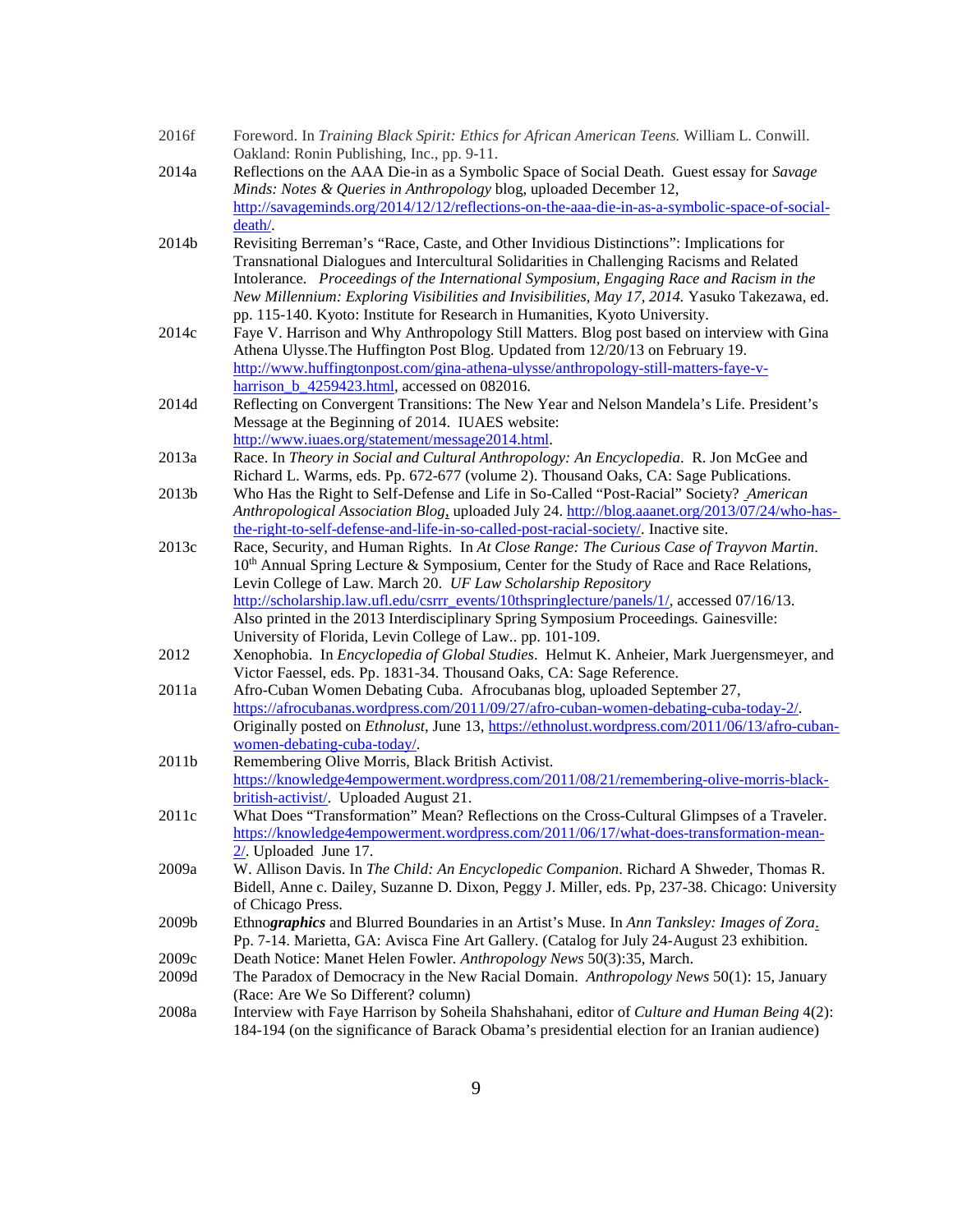| 2008b | Program Chair Report: Through the Labyrinth to Brand New Records. Anthropology News<br>49(2):13-14, February.                                                                              |
|-------|--------------------------------------------------------------------------------------------------------------------------------------------------------------------------------------------|
| 2008c | St. Clair Drake. In International Encyclopedia of the Social Sciences (IESS), Second edition.<br>William A. Darity, Jr., ed. pp. V2D:442-443. Farmington Hills, MI: Gale/Cengage Learning. |
|       | (Available at: http://www.encyclopedia.com/topic/St._Clair_Drake.aspx#2)                                                                                                                   |
| 2008d | W.E.B. Du Bois. In IESS V2D:457-461. (Available for download:                                                                                                                              |
|       | http://www.encyclopedia.com/topic/W E B Du Bois.aspx#2)                                                                                                                                    |
| 2008e | Fernando Ortiz. In IESS V6O:80-81. (http://www.encyclopedia.com/doc/1G2-3045301836.html)                                                                                                   |
| 2008f |                                                                                                                                                                                            |
|       | Race and Anthropology. In IESS V7R:8-13. (http://www.encyclopedia.com/doc/1G2-                                                                                                             |
|       | 3045302158.html)                                                                                                                                                                           |
| 2007a | Call for Papers: Difference, (In)Equality & Justice. Anthropology News 48(1):24, January.                                                                                                  |
| 2007b | Justice for All? Sparking Dialogue on Analytic Questions of Difference, In(Equality) and Justice.                                                                                          |
|       | Anthropology News 48(2):16, February.                                                                                                                                                      |
| 2007c | Justice for All? Anticipating Variety: From Papers to High Table Discussions and Performances.<br>Anthropology News 48(4):22, April.                                                       |
| 2007d | Countdown to Washington, D.C.! In Preliminary Program: 2007 AAA Annual Meeting.                                                                                                            |
|       | September, p 2 [an insert in Anthropology News]                                                                                                                                            |
| 2007e | Justice for All? Life Stories, Grassroots Activism, Theatrical Performance. Anthropology News                                                                                              |
|       | 48(7):19, October.                                                                                                                                                                         |
| 2007f | Justice for All? Plenty Serious Business and Then We Danced! Anthropology News 48(9):16-17,                                                                                                |
|       | December.                                                                                                                                                                                  |
| 2007g | Contributed mentor's reply to Pem Buck's letter. Included in Robert Adams, Jr.'s "Paying It                                                                                                |
|       | Forward: Marking Thirty Years of the Association of Black Anthropologists." Transforming                                                                                                   |
|       | Anthropology 15(1):63-76.                                                                                                                                                                  |
| 2006a | Anthropology and Anthropologists. In Encyclopedia of African-American Culture and History:                                                                                                 |
|       | The Black Experience in the Americas. Second Edition, Colin Palmer, ed. Vol. I, pp. 95-103.                                                                                                |
|       | Detroit: Macmillan Reference USA. (> 5000 words)                                                                                                                                           |
| 2006b | From New Delhi to Kunming: Toward a History of the IUAES Commission on the                                                                                                                 |
|       | Anthropology of Women. IUAES Newsletter 67:4-9, September.                                                                                                                                 |
| 2005  | Report of the Commission on the Anthropology of Women. IUAES Newsletter 66:8-11.                                                                                                           |
| 2001a | Imagining a Global Community United against Racism. Anthropology News 42(9):22-23,                                                                                                         |
|       | December.                                                                                                                                                                                  |
| 2001b | Durban 2001: Imagining a Global Community against Racism. IUAES Newsletter, 58:5-10,                                                                                                       |
|       | December.                                                                                                                                                                                  |
| 1994a | Comments on "A Taste for 'the Other': Intellectual Complicity in Racializing Practices" by                                                                                                 |
|       | Virginia R. Dominguez. Current Anthropology 35(4):338, August-October.                                                                                                                     |
| 1994b | From Mexico City to Williamsburg with the IUAES Commission on the Anthropology of                                                                                                          |
|       | Women. Anthropology Newsletter 35(2):16, February.                                                                                                                                         |
| 1994c | Racial and Gender Inequalities in Health and Health Care. (Commentary on special                                                                                                           |
|       | issue on "Race, Gender, Class, and Health" 7[4]) Medical Anthropology Quarterly                                                                                                            |
|       | 8(1):90-95.                                                                                                                                                                                |
| 1994e | Beyond Postal Recognition. Correspondence on Allison Davis' "Stamp of Approval."                                                                                                           |
|       | Anthropology Newsletter 35(6):2, 58 (September).                                                                                                                                           |
| 1993  | Discussion on "Teaching as Praxis II: Decolonizing Media Representations of                                                                                                                |
|       | Race, Ethnicity, and Gender," special issue of Transforming Anthropology 3(1):35-39.                                                                                                       |
| 1991a | From the President (on the Politics of Difference). Transforming Anthropology 2(2):                                                                                                        |
|       | $20-21.$                                                                                                                                                                                   |
| 1991b | From the President. Transforming Anthropology 2(1):42-43.                                                                                                                                  |
| 1990a | From the President: In Memory of St. Clair Drake. Transforming Anthropology                                                                                                                |
|       | $1(2):28-29.$                                                                                                                                                                              |
| 1990b | John Gibbs St. Clair Drake, Jr. Death Notice. Anthropology Newsletter 31(9):4, December.                                                                                                   |